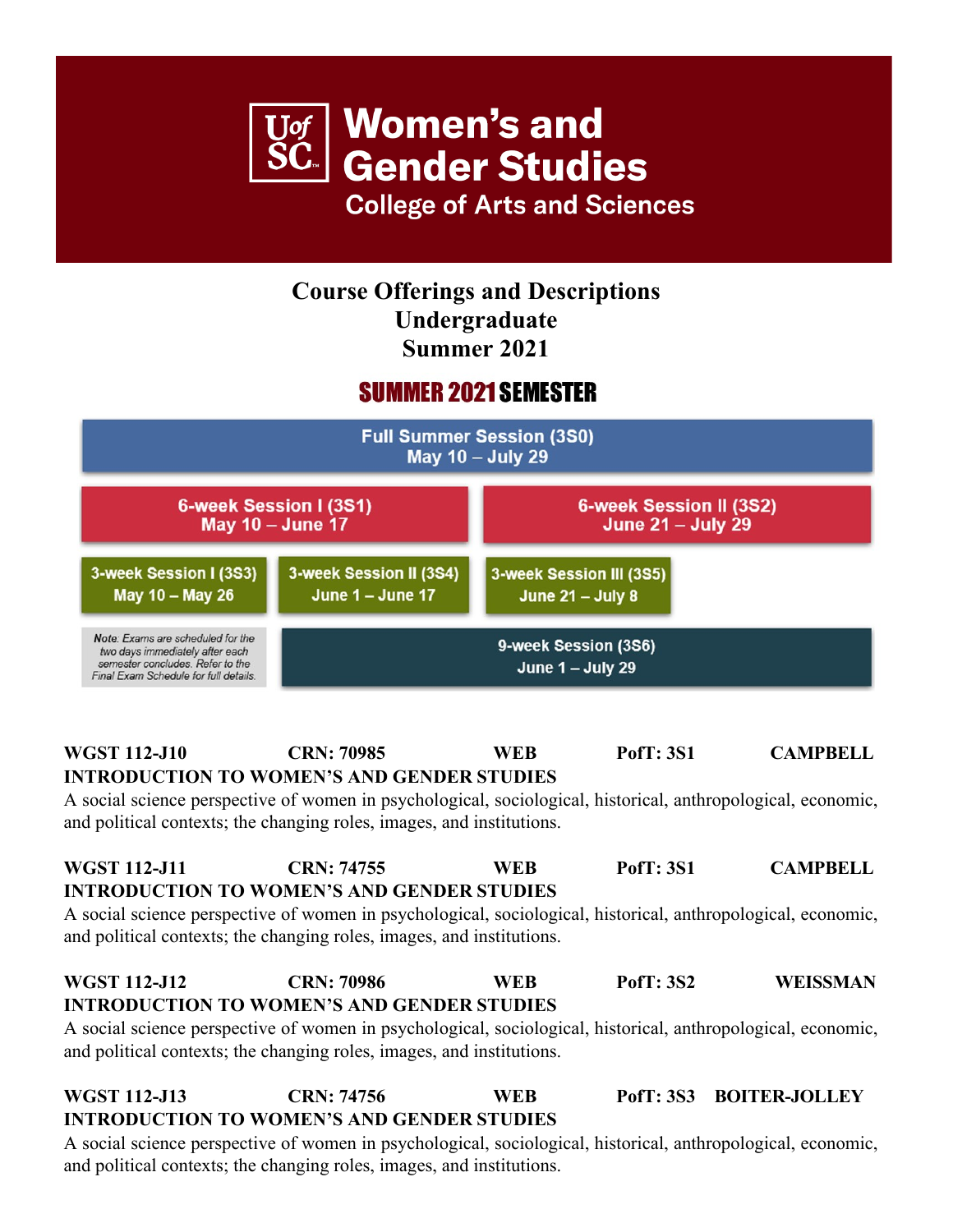| <b>WGST 112-J14</b>                                                                                                                                                                   | <b>CRN: 70617</b> | <b>WEB</b> | <b>PofT: 3S3</b> | <b>CAMPBELL</b>      |
|---------------------------------------------------------------------------------------------------------------------------------------------------------------------------------------|-------------------|------------|------------------|----------------------|
| <b>INTRODUCTION TO WOMEN'S AND GENDER STUDIES</b>                                                                                                                                     |                   |            |                  |                      |
| A social science perspective of women in psychological, sociological, historical, anthropological, economic,<br>and political contexts; the changing roles, images, and institutions. |                   |            |                  |                      |
| <b>WGST 112-J15</b>                                                                                                                                                                   | <b>CRN: 70618</b> | <b>WEB</b> | <b>PofT: 3S4</b> | <b>CAMPBELL</b>      |
| <b>INTRODUCTION TO WOMEN'S AND GENDER STUDIES</b>                                                                                                                                     |                   |            |                  |                      |
| A social science perspective of women in psychological, sociological, historical, anthropological, economic,<br>and political contexts; the changing roles, images, and institutions. |                   |            |                  |                      |
| <b>WGST 112-J16</b><br><b>INTRODUCTION TO WOMEN'S AND GENDER STUDIES</b>                                                                                                              | <b>CRN: 71639</b> | <b>WEB</b> | <b>PofT: 3S5</b> | <b>CAMPBELL</b>      |
| A social science perspective of women in psychological, sociological, historical, anthropological, economic,<br>and political contexts; the changing roles, images, and institutions. |                   |            |                  |                      |
| <b>WGST 112-J17</b>                                                                                                                                                                   | <b>CRN: 74757</b> | <b>WEB</b> | <b>PofT: 3S3</b> | <b>BOITER-JOLLEY</b> |
| <b>INTRODUCTION TO WOMEN'S AND GENDER STUDIES</b><br>A social science perspective of women in psychological, sociological, historical, anthropological, economic,                     |                   |            |                  |                      |
| and political contexts; the changing roles, images, and institutions.                                                                                                                 |                   |            |                  |                      |
| <b>WGST 112-J18</b><br><b>INTRODUCTION TO WOMEN'S AND GENDER STUDIES</b>                                                                                                              | <b>CRN: 74758</b> | <b>WEB</b> | <b>PofT: 3S4</b> | <b>BOITER-JOLLEY</b> |
| A social science perspective of women in psychological, sociological, historical, anthropological, economic,<br>and political contexts; the changing roles, images, and institutions. |                   |            |                  |                      |
| <b>WGST 112-J19</b><br><b>INTRODUCTION TO WOMEN'S AND GENDER STUDIES</b>                                                                                                              | <b>CRN: 74760</b> | <b>WEB</b> | <b>PofT: 3S4</b> | <b>BOITER-JOLLEY</b> |
| A social science perspective of women in psychological, sociological, historical, anthropological, economic,<br>and political contexts; the changing roles, images, and institutions. |                   |            |                  |                      |
| <b>WGST 112-Z1A</b>                                                                                                                                                                   | <b>CRN: 75311</b> | <b>WER</b> | <b>PofT: 3S0</b> | <b>ELLIOTT</b>       |
| <b>INTRODUCTION TO WOMEN'S AND GENDER STUDIES</b>                                                                                                                                     |                   |            |                  |                      |
| A social science perspective of women in psychological, sociological, historical, anthropological, economic,<br>and political contexts; the changing roles, images, and institutions. |                   |            |                  |                      |
| <b>WGST 113-J10</b><br><b>WOMEN'S HEALTH</b>                                                                                                                                          | <b>CRN: 72042</b> | <b>WEB</b> | <b>PofT: 3S3</b> | <b>SWAN</b>          |
| Basic functioning of the female body; effects of society on processes of health and disease. Not for natural<br>sciences credit.                                                      |                   |            |                  |                      |
| <b>WGST 113-J11</b><br><b>WOMEN'S HEALTH</b>                                                                                                                                          | <b>CRN: 74753</b> | <b>WEB</b> | <b>PofT: 3S4</b> | <b>LUCHOK</b>        |
| Basic functioning of the female body; effects of society on processes of health and disease. Not for natural<br>sciences credit.                                                      |                   |            |                  |                      |
| <b>WGST 300-J10</b><br><b>SEX AND GENDER</b>                                                                                                                                          | <b>CRN: 72299</b> | <b>WEB</b> | <b>PofT: 3S5</b> | <b>PFEFFER</b>       |

Offers a sociological lens to develop critical ways of thinking about sex and gender as social processes in everyday lives. This course considers how sex and gender shape and affect the experiences of women, men,